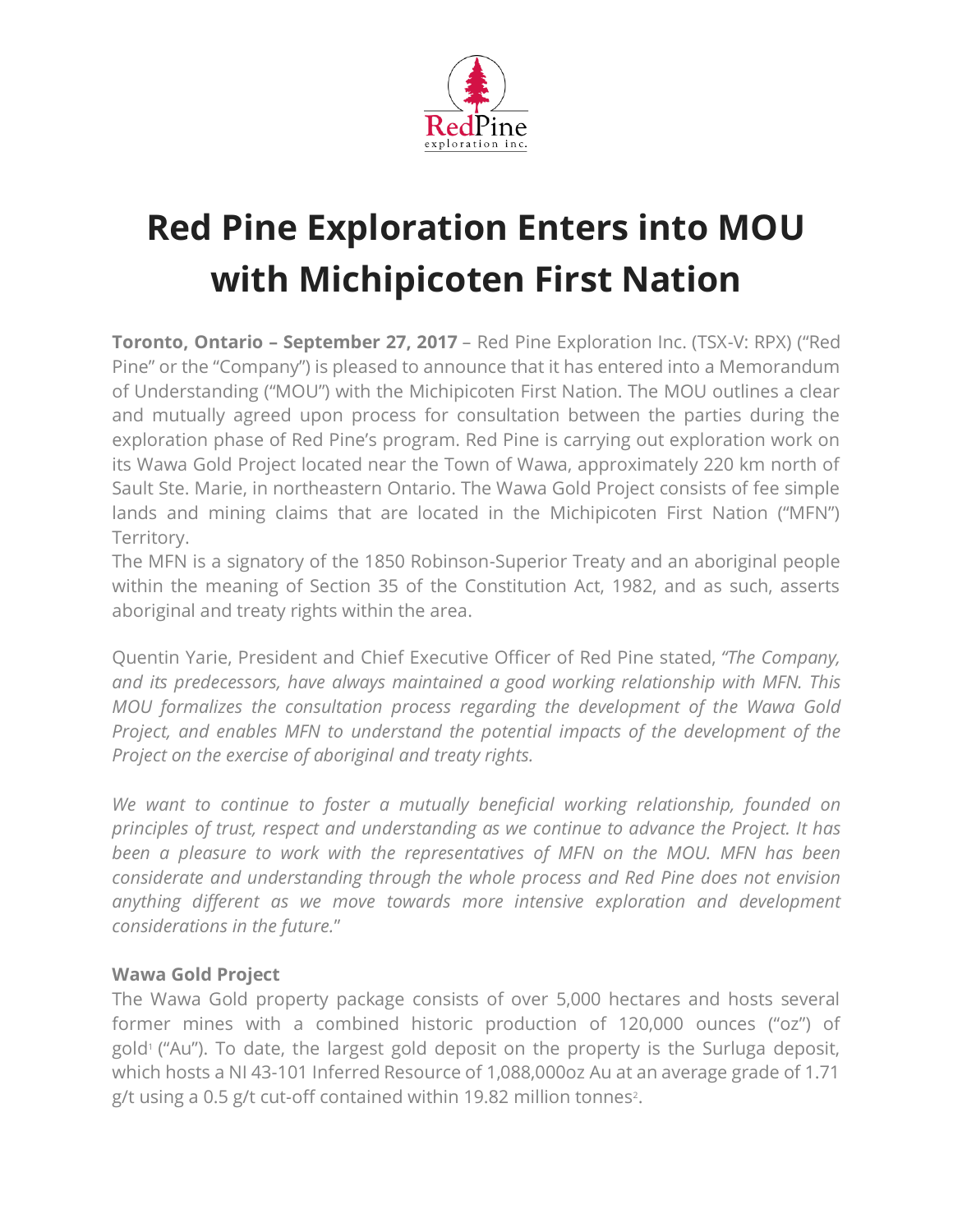

Exploration work by Red Pine during the past 19 months has involved the sampling of 42,000 metres of historic core that was never sampled by previous operators of the project (initiated in February 2016) and aggressive drilling campaigns.

To date, the Company completed over 22,000 metres of drilling and made four discoveries along the extension of the Surluga Deposit: the Surluga North Zone; the Hornblende-William Zone; The Minto Mine South Zone; and the Grace-Darwin Zone. All these mineralized zones are interpreted to form a coherent structural system, the Wawa Gold Corridor, and are anticipated to have a positive impact on the property's gold inventory.

Red Pine's on-going 20,000-metre drill program is focussed on three of the four key discoveries with two drills operating non-stop on the property. The first drill is currently targeting the Surluga North discovery, where Red Pine's hole SD-16-45 intersected 14.66 g/t gold over 15.23 metres (the Surluga North high-grade zone) while the second drill is targeting the Minto Mine South Zone where the discovery of a near-surface high-grade quartz vein (Minto E discovery) (see Sept. 20, 2017 News Release) further emphasises the potential of the zone.

The Company is well-funded and as such, the sampling and drill programs will continue throughout 2017. A preliminary metallurgical study is underway to optimize gold and silver recoveries and an estimate of exploration potential is expected later this fall.

## **Qualified Person**

Quentin Yarie, PGeo., is the qualified person responsible for preparing, supervising and approving the scientific and technical content of this news release.

## **About Red Pine Exploration Inc.**

Red Pine Exploration Inc. is a gold and base-metals exploration company headquartered in Toronto, Ontario, Canada. The Company's common shares trade on the TSX Venture Exchange under the symbol "RPX".

Red Pine has a 60% interest in the Wawa Gold Project with Citabar LLP. holding the remaining 40% interest. Red Pine is the Operating Manager of the Project and is focused on expanding the existing gold resource on the property.

For more information about the Company visit [www.redpineexp.com](http://www.redpineexp.com/)